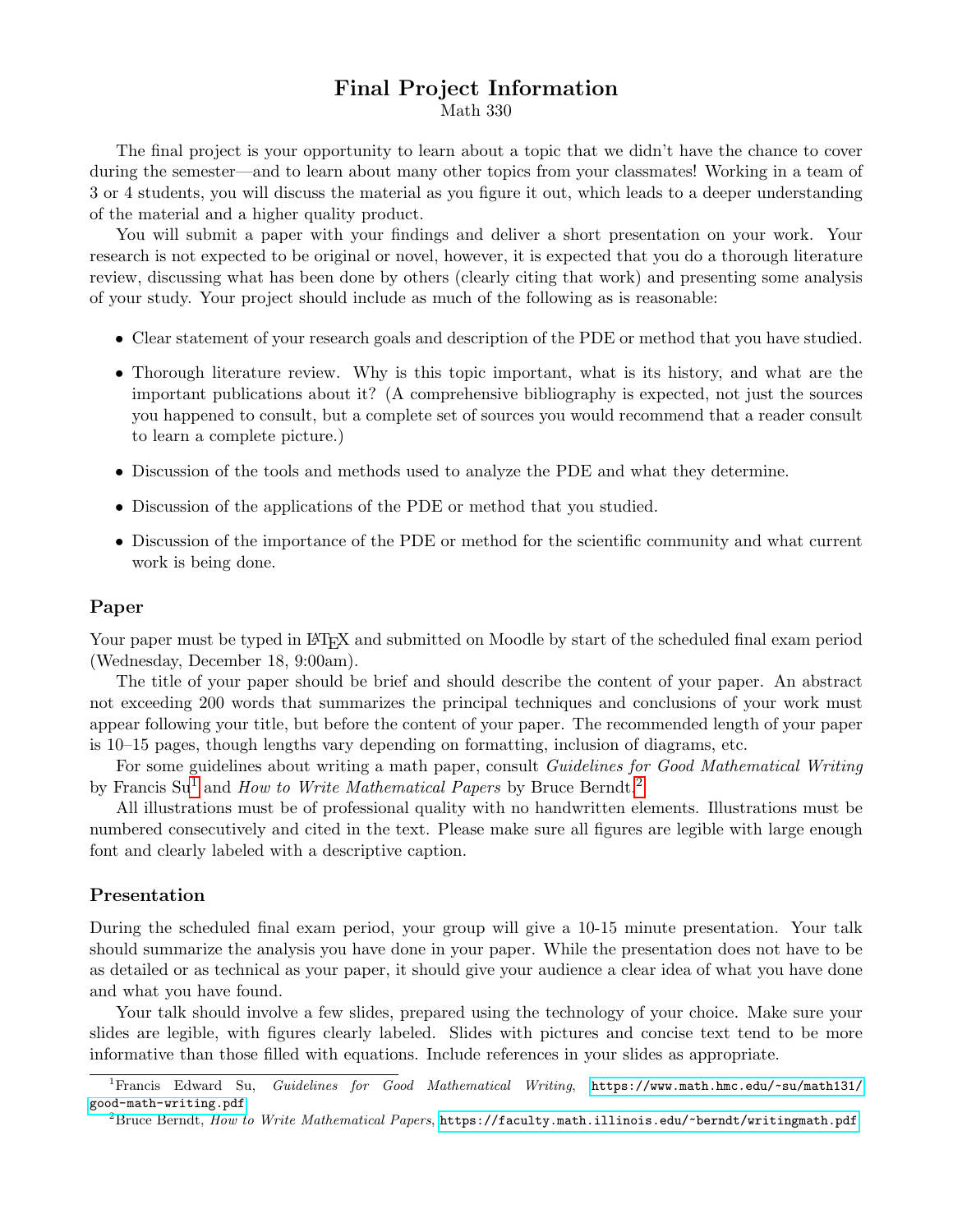# Timeline

The following is a schedule for work on the projects.

- Early November: Think about what you might want to research for your project. Identify three possible topics.
- Tuesday, November 12: Complete the Project Planning Survey on Moodle. This will ask you for possible topics and who you do (or don't) want to work with.
- Tuesday, November 19: Projects and teams finalized.
- Thursday, December 5: Outline of paper due.
- Tuesday, December 10: Draft of paper due.
- Wednesday, December 18: Paper due; presentations given during final exam time.

### Ideas

Some possible topics for the final project appear below. This list is not intended to be exhaustive—feel free to come up with other ideas as well!

- 1. Finite Element Methods: The Finite Difference Method (FDM) is the oldest method for approximating solutions to PDEs. The FDM uses a topologically square network of lines to construct the discretization of the PDE. This is a potential bottleneck of the method when handling complex geometries in multiple dimensions. This issue motivated the use of an integral form of the PDEs and subsequently the development of the finite element techniques. The use of integral formulations is advantageous as it provides a more natural treatment of Neumann boundary conditions as well as that of discontinuous source terms due to their reduced requirements on the regularity or smoothness of the solution. Moreover, they are better suited than the FDM to deal with complex geometries in multi-dimensional problems as the integral formulations do not rely in any special mesh structure.
- 2. Pattern Formation: Explore possible spatial pattern formation with reaction-diffusion systems. It is fun to see patterns emerge (e.g., patterns on animal coats) and to work towards understanding of these phenomena (e.g., morphogenesis underlies similar processes). This field began with Turings ideas from 1952. He found that it is possible for chemicals (or morphogens) to react and diffuse in such a way that the steady state displays heterogeneous spatial patterns of the concentrations of these chemicals.
- 3. Traffic Flow: There are many fascinating mathematical aspects to traffic flow. Possible topics include traffic jam formation, evacuation routes, and flow through intersections. Many techniques, both elementary and sophisticated, have been used to study traffic flow mathematically in recent years.
- 4. Vortex Filament Flow, Hasimoto Transform, and the Cubic Nonlinear Schrödinger Equation: The vortex filament flow is an equation modeling the evolution of a vortex filament under its own vorticity. Hasimoto discovered that this equation could be transformed to the cubic nonlinear Schrödinger equation, which is known to possess some remarkable properties such as infinite hierarchies of symmetries and conservation laws, bi-Hamiltonian structure, and a host of others.
- 5. The Cable Equation: Signal Propagation along a Neuron: Cable theory has its roots in studying transmissions along underwater telegraph lines. Later, these ideas were applied to electric currents in neurons. The partial differential equation known as the cable equation is used today to model the propagation and interaction of electrical signals in spatially extended nerve cells.